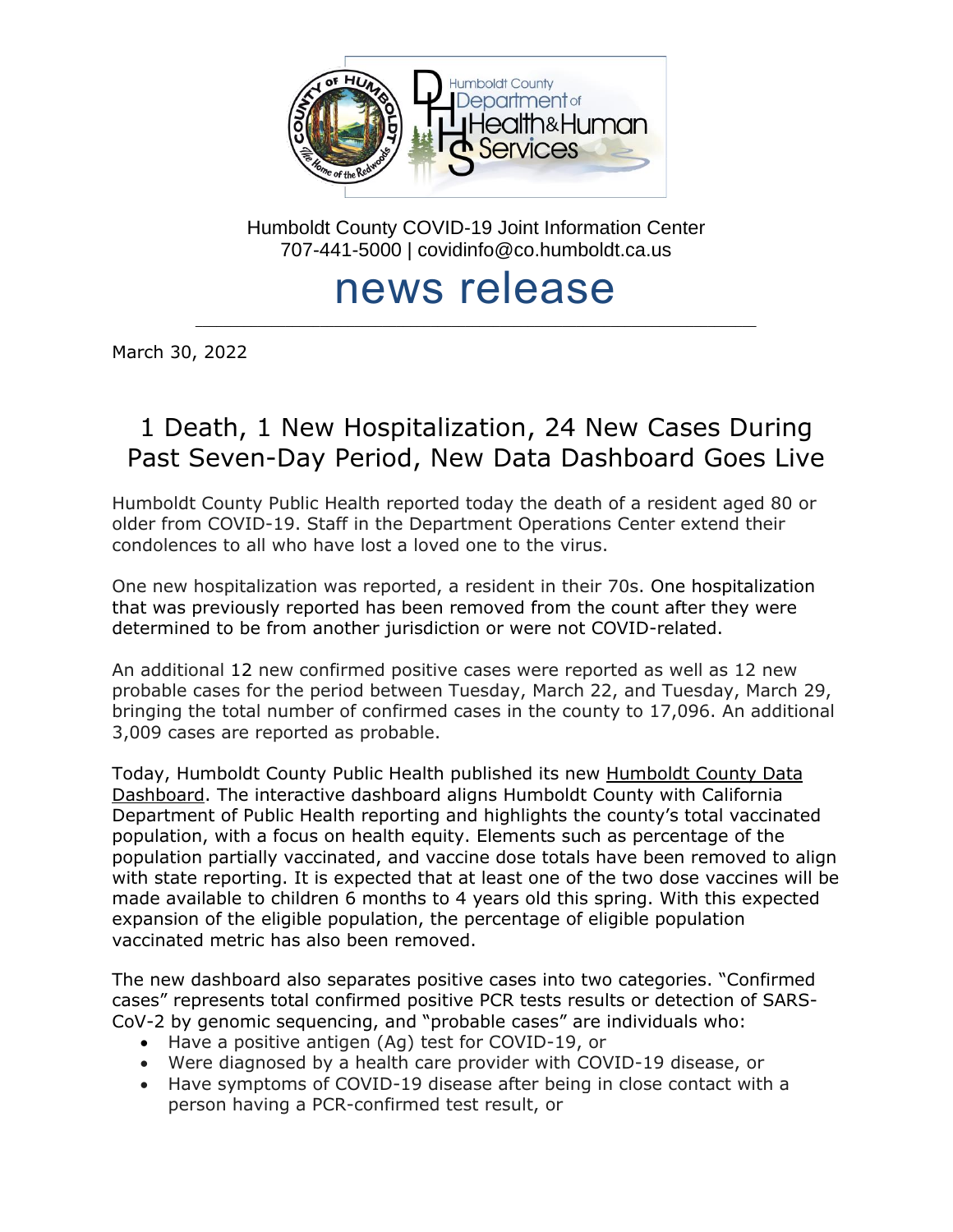• Is a decedent whose death certificate lists COVID-19 as a cause or significant contributing factor of their death, in the absence of a positive PCR test result.

Local vaccination data has been updated. Highlights include:

- Since the last weekly report on March 23, 82 additional residents completed their vaccine series.
- A total of 88,759, or approximately 65% of the county's total population was fully vaccinated as of Tuesday.

The Humboldt County COVID-19 Joint Information Center (JIC) will close its doors at the end of the day Friday, April 1. Starting Monday, April 4, callers can contact Public Health at 707-445-6201 with COVID-related questions. Calls will be answered Monday through Friday from 8 a.m. to 5 p.m. Public Health is closed for lunch from noon to 1 p.m. Case count news releases will continue to be issued each Wednesday and social media will be updated as needed.

Please note, the JIC will be closed Thursday, March 31, in honor of Cesar Chavez Day. Operations will resume Friday morning at 8 a.m.

Residents, particularly those who are unvaccinated, are urged to continue to take protective measures against COVID-19 by washing hands frequently, socially distancing, [wearing a well-fitted mask](https://www.cdc.gov/coronavirus/2019-ncov/prevent-getting-sick/types-of-masks.html) and avoiding crowds and poorly ventilated spaces.

Individuals should stay home and away from others and get tested if they become sick or experience COVID-19 symptoms that may include fever, cough, shortness of breath, fatigue or muscle aches.

OptumServe has added rapid antigen testing to its regular PCR testing services at the Wharfinger site in Eureka Monday through Friday from 7 a.m. to 7 p.m. Appointments for all testing services are strongly recommended and can be made at **lhi.care/covidtesting** or by calling 888-634-1123.

Vaccines remain readily available and, as always, Humboldt County's vaccination and testing services are available free of charge. Walk-ins are welcome at all Public Health clinics and some pharmacy vaccination sites. Appointments can also be made at [MyTurn.ca.gov.](https://myturn.ca.gov/)

Vaccines, including boosters, are available at local pharmacies. To check the availability of a specific vaccine, visit the [vaccines.gov](https://www.vaccines.gov/search/) page, or text your ZIP code to 438829 to locate a nearby pharmacy offering vaccines.

See the schedule below for specific Public Health vaccination and testing clinic dates, times, locations and available services. Questions about clinic services can be directed to the Joint Information Center at 1-707-441-5000.

# **Arcata — Wednesday, March 30, 4 to 8 p.m.**

Arcata High School Family Clinic (1720 M St.)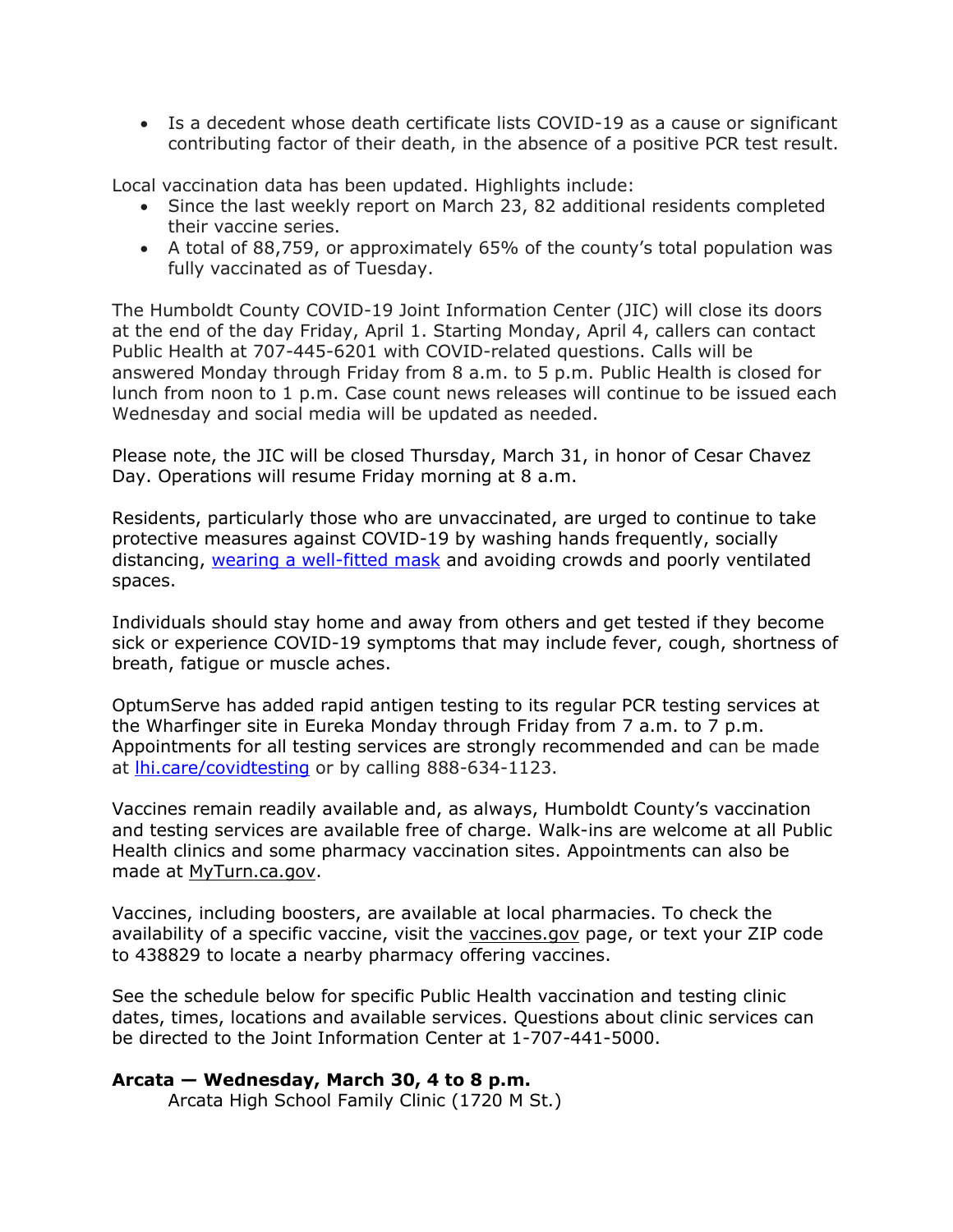Ages 5 and older Pfizer/Johnson & Johnson/Moderna PCR and rapid testing available on a first-come first-served basis Walk-ins are welcome.

#### **Eureka — Thursday, March 31, 9 a.m. to 4 p.m.**

Humboldt County Ag Building Family Clinic (5630 South Broadway) Ages 5 and older Pfizer/Johnson & Johnson/Moderna PCR and rapid testing available on a first-come first-served basis. Walk-ins are welcome.

#### **Arcata — Friday, April 1, 10 a.m. to 4 p.m.**

D Street Neighborhood Family Clinic (1301 D St.) Ages 5 and older Pfizer/Johnson & Johnson/Moderna PCR and rapid testing available on a first-come first-served basis Walk-ins are welcome.

#### **Eureka — Saturday, April 2, 10 a.m. to 4 p.m.**

College of the Redwoods Family Clinic (7351 Tompkins Hill Road) Ages 5 and older Pfizer/Johnson & Johnson/Moderna PCR and rapid testing available on a first-come first-served basis Walk-ins are welcome.

#### **Eureka — Monday, April 4, 9 a.m. to 3:30 p.m. Closed from noon to 1 p.m.**

Public Health Main Office (529 I St.) Ages 12 and older Pfizer/Johnson & Johnson/Moderna No testing available \$25 gift card for adults receiving a first or second dose Walk-ins are welcome.

#### **Eureka — Tuesday, April 5, 9 a.m. to 4 p.m. Closed from noon to 1 p.m.**

Public Health Main Office (529 I St.) Ages 5 and older Pfizer/Johnson & Johnson/Moderna No testing available \$25 gift card for adults receiving a first or second dose Walk-ins are welcome.

### **Willow Creek — Tuesday, April 5, 10 a.m. to 3 p.m. Closed from noon to 1**

**p.m.** Public Health Office (77 Walnut Way) Ages 5 and older Pfizer/Johnson & Johnson/Moderna PCR and rapid testing available on a first-come first-served basis